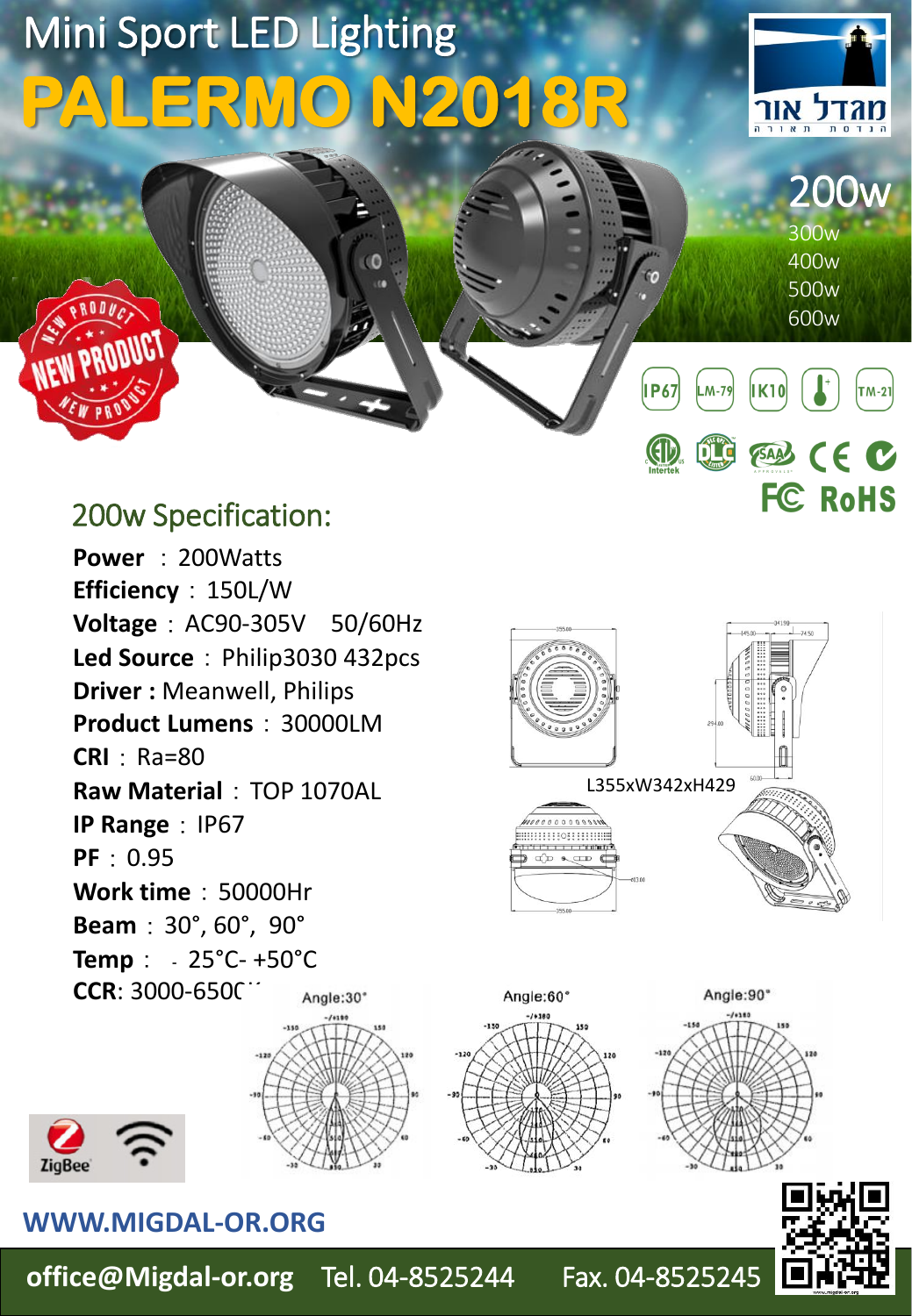

**office@Migdal-or.org** Tel. 04-8525244 Fax. 04-8525245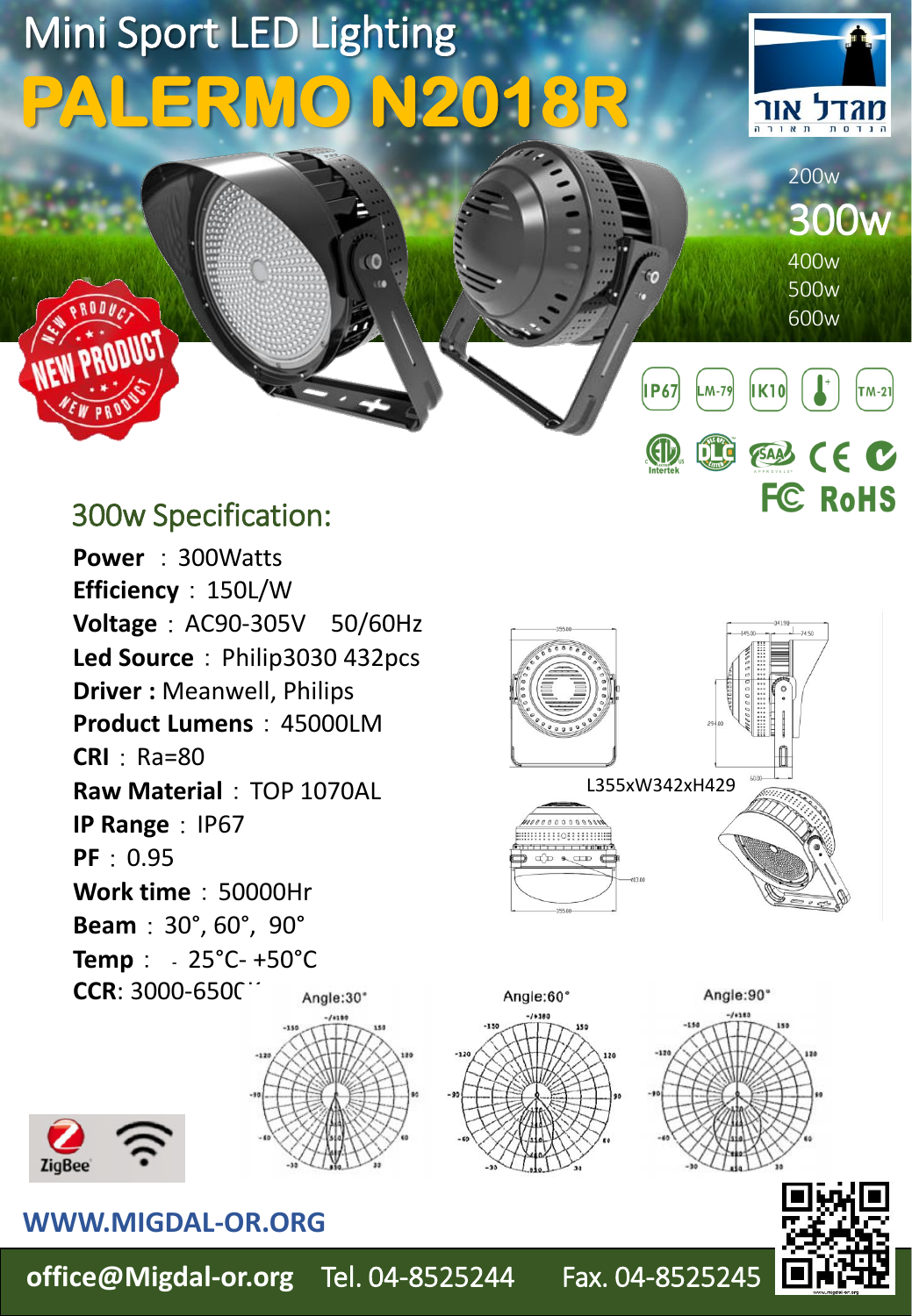Mini Sport LED Lighting **PALERMO N2018R**



200w 300w

500w 600w

**EAD CE C** 

**FC RoHS** 

**IK10** 

400w

 $TM-21$ 

# 400w Specification:

PRODUCT

**Power** : 400Watts **Efficiency**:150L/W **Voltage**:AC90-305V 50/60Hz Led Source: Philip3030 864pcs **Driver :** Meanwell, Philips **Product Lumens**:60000LM **CRI**: Ra=80 **Raw Material: TOP 1070AL IP Range**: IP67 **PF**:0.95 **Work time**:50000Hr **Beam**:30°, 60°, 90° **Temp**:﹣25°C- +50°C  $CCR: 3000-650C$ Angle:30°





### **WWW.MIGDAL-OR.ORG**

**office@Migdal-or.org** Tel. 04-8525244 Fax. 04-8525245

L481xW453xH600

Angle:90°

<u>ושמוצר ברובד</u>

Angle:60°

**IP67** 

 $\mathbb{Q}$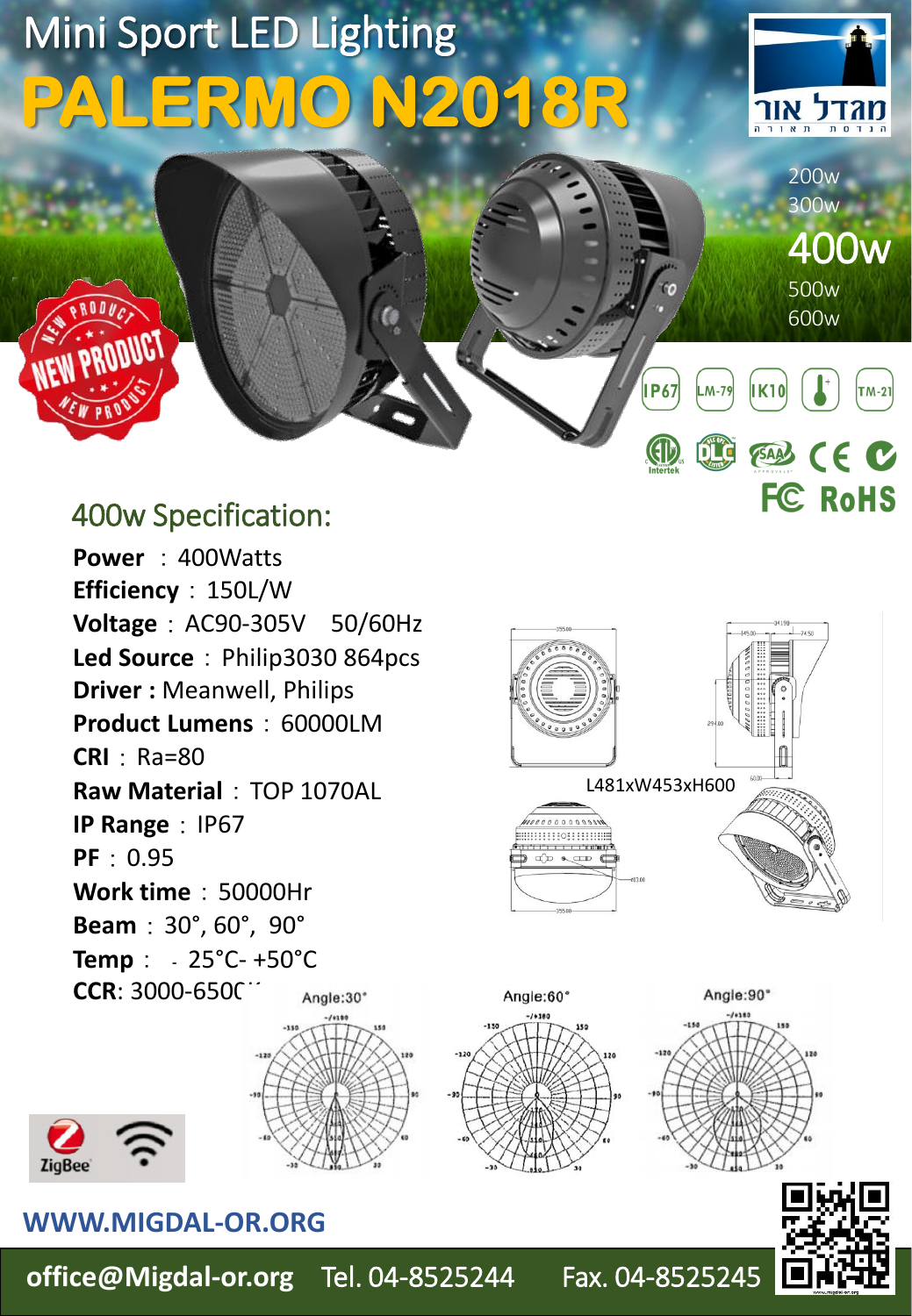Mini Sport LED Lighting **PALERMO N2018R**



200w 300w 400w

600w

**EAD CE C** 

**FC RoHS** 

**IK10** 

500w

 $TM-21$ 

# 500w Specification:

PRODUCT

Power: 500Watts **Efficiency**:150L/W **Voltage**:AC90-305V 50/60Hz Led Source: Philip3030 864pcs **Driver :** Meanwell, Philips **Product Lumens**:75000LM **CRI**: Ra=80 **Raw Material: TOP 1070AL IP Range**: IP67 **PF**:0.95 **Work time**:50000Hr **Beam**:30°, 60°, 90° **Temp**:﹣25°C- +50°C  $CCR: 3000-650C$ Angle:30°





**ZigBee** 

**office@Migdal-or.org** Tel. 04-8525244 Fax. 04-8525245

L481xW453xH600

Angle:90°

<u>ושמוצר ברובד</u>

Angle:60°

**IP67** 

 $\mathbb{U}$